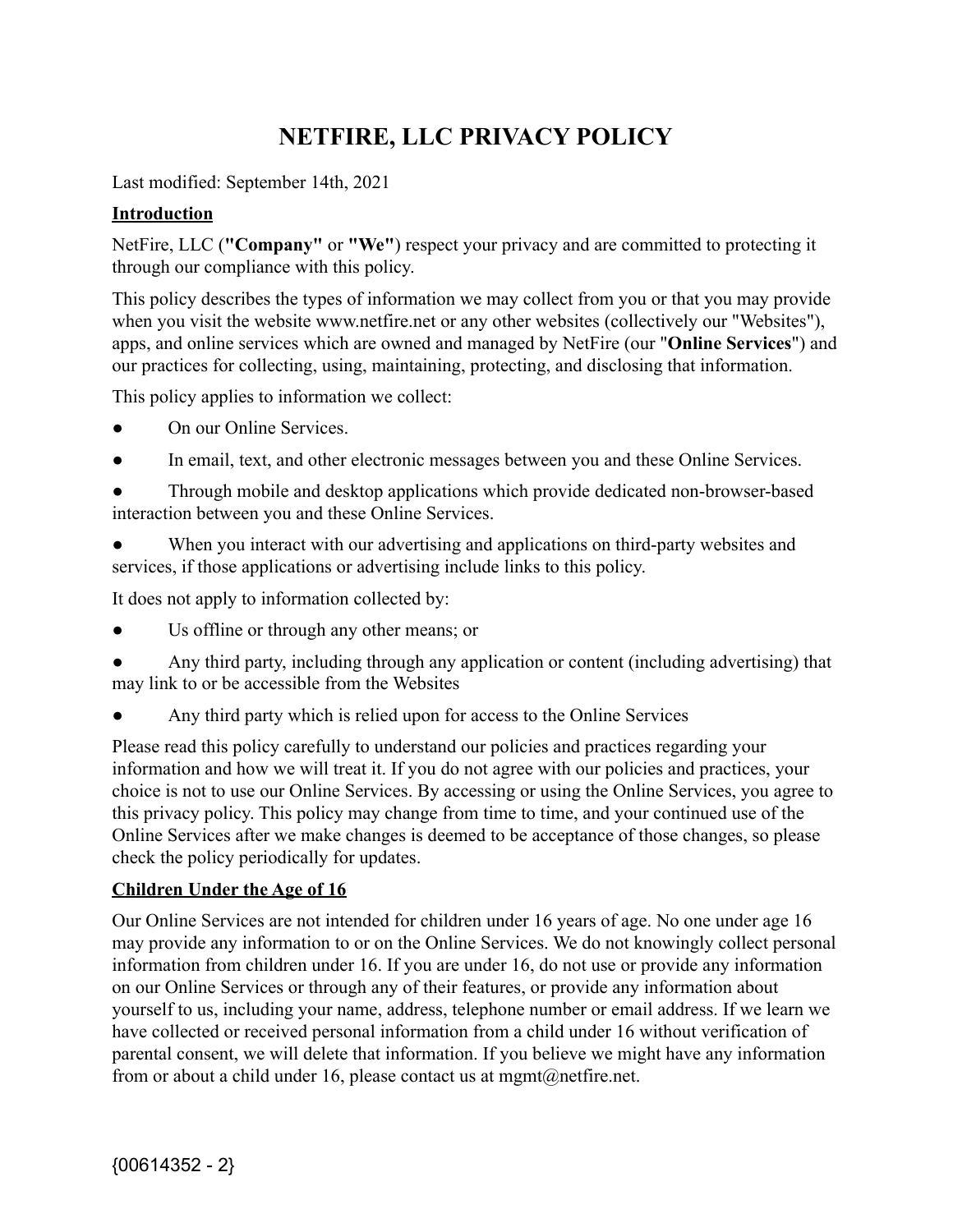California residents under 16 years of age may have additional rights regarding the collection and sale of their personal information. Please see https://oag.ca.gov/privacy/ccpa for more information.

### **Information We Collect About You and How We Collect It**

It is the policy of NetFire to deal with personal information responsibly and in accordance with the requirements of applicable data protection laws, including the European Unions General Data Protection Regulation (GDPR") and the California Consumer Privacy Act ("CCPA"). We collect several types of information from and about users of our Online Services, including information:

● By which you may be personally identified, such as name, postal address, e-mail address, telephone number, or any other identifier by which you may be contacted online or offline ("**personal information**");

That is about you but individually does not identify you, such as browser type or language preference; and/or

About your internet connection, the equipment you use to access our Online Services, and usage details.

We collect this information:

Directly from you when you provide it to us.

● Automatically as you navigate through the site. Information collected automatically may include usage details, IP addresses, and information collected through cookies, web beacons, and other tracking technologies.

### *Information You Provide to Us*

The information we collect on or through our Online Services may include:

Information that you provide by filling in forms on our Websites. This includes information provided at the time of subscribing to our service, or requesting further services. We may also ask you for information when you report a problem with our Online Services.

● Records and copies of your correspondence (including email addresses), if you contact us.

- Your responses to surveys that we might ask you to complete for research purposes.
- Your search queries on the Websites.

### *Information We Collect Through Automatic Data Collection Technologies*

As you navigate through and interact with our Online Services, we may use automatic data collection technologies to collect certain information about your equipment, browsing actions, and patterns, including:

Details of your visits to our Websites, including traffic data, location data, logs, and other communication data and the resources that you access and use on the Websites.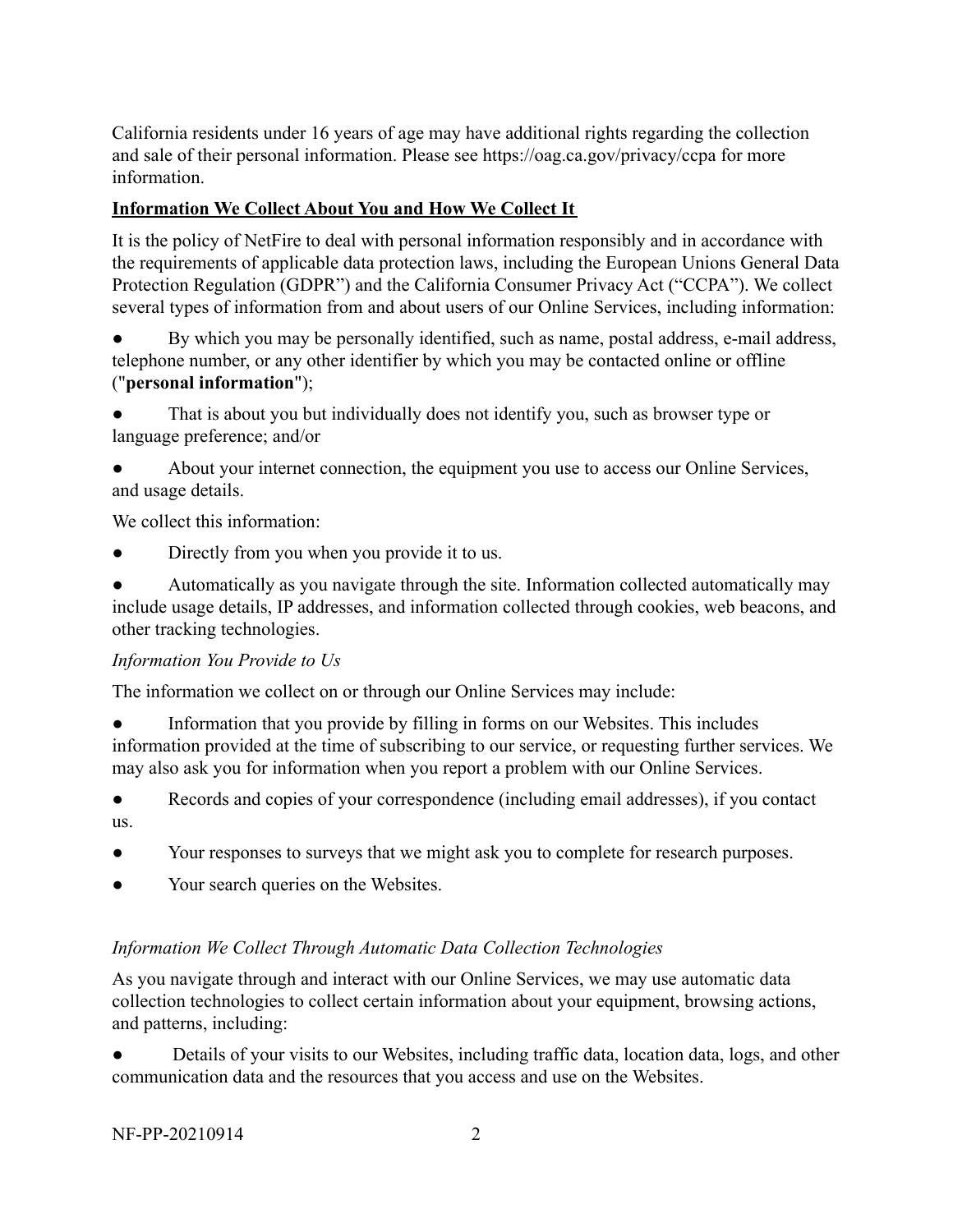Information about your computer and internet connection, including your IP address, operating system, and browser type.

The information we collect automatically may include personal information, or we may maintain it or associate it with personal information we collect in other ways or receive from third parties. It helps us to improve our Online Services and to deliver a better and more personalized service, including by enabling us to:

- Estimate our audience size and usage patterns.
- Store information about your preferences, allowing us to customize our Online Services according to your individual interests.
- Speed up your searches.
- Recognize you when you return to our Online Services.

The technologies we use for this automatic data collection may include:

**Cookies (or browser cookies).** A cookie is a small file placed on the hard drive of your computer. You may refuse to accept browser cookies by activating the appropriate setting on your browser. However, if you select this setting you may be unable to access certain parts of our Websites. Unless you have adjusted your browser setting so that it will refuse cookies, our system will issue cookies when you direct your browser to our Websites.

● **Web Beacons.** Pages of our Websites and our e-mails may contain small electronic files known as web beacons (also referred to as clear gifs, pixel tags, and single-pixel gifs) that permit the Company, for example, to count users who have visited those pages or opened an email and for other related website statistics (for example, recording the popularity of certain website content and verifying system and server integrity).

# **How We Use Your Information**

We use information that we collect about you or that you provide to us, including any personal information:

- To present our Online Services and their contents to you.
- To provide you with information, products, or services that you request from us.
- To fulfill any other purpose for which you provide it.
- To carry out our obligations and enforce our rights arising from any contracts entered into between you and us, including for billing and collection.

To notify you about changes to our Websites or any products or services we offer or provide through it.

- To allow you to participate in interactive features on our Websites.
- In any other way we may describe when you provide the information.
- For any other purpose with your consent.

NF-PP-20210914 3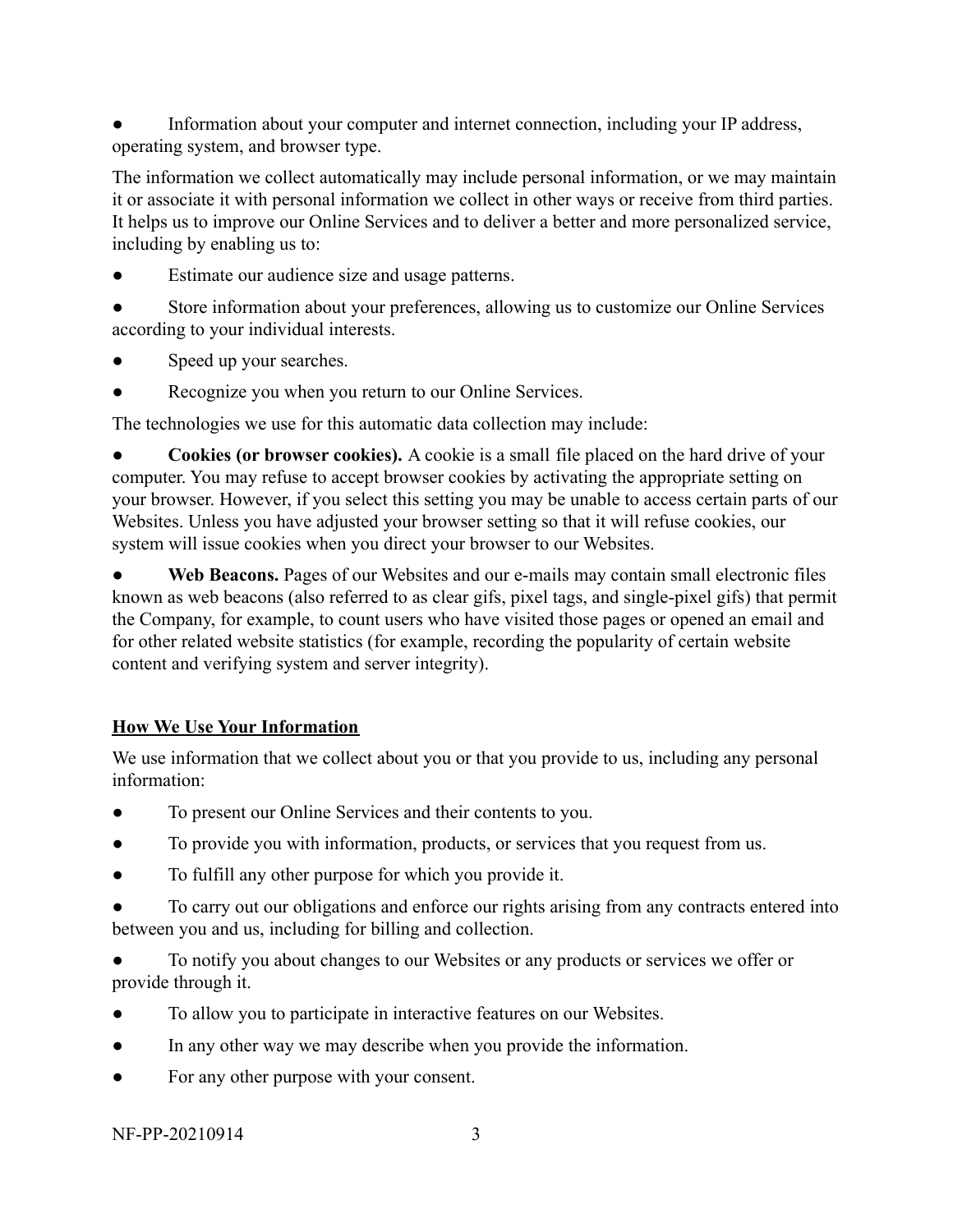### **Disclosure of Your Information**

We may disclose aggregated information about our users, and information that does not identify any individual, without restriction.

We may disclose personal information that we collect or you provide as described in this privacy policy:

To our subsidiaries and affiliates.

To contractors, service providers, and other third parties we use to support our business and who are bound by contractual obligations to keep personal information confidential and use it only for the purposes for which we disclose it to them.

To a buyer or other successor in the event of a merger, divestiture, restructuring, reorganization, dissolution, or other sale or transfer of some or all of NeFire's assets, whether as a going concern or as part of bankruptcy, liquidation, or similar proceeding, in which personal information held by NetFire about our Websites users is among the assets transferred.

- To fulfill the purpose for which you provide it.
- For any other purpose disclosed by us when you provide the information.
- With your consent.

We may also disclose your personal information:

To comply with any court order, law, or legal process, including to respond to any government or regulatory request.

To enforce or apply our terms of use Terms of Use and other agreements, including for billing and collection purposes.

If we believe disclosure is necessary or appropriate to protect the rights, property, or safety of NetFire, our customers, or others. This includes exchanging information with other companies and organizations for the purposes of fraud protection and credit risk reduction.

# **Choices About How We Use and Disclose Your Information**

We strive to provide you with choices regarding the personal information you provide to us. We have created mechanisms to provide you with the following control over your information:

**Tracking Technologies and Advertising.** You can set your browser to refuse all or some browser cookies, or to alert you when cookies are being sent. If you disable or refuse cookies, please note that some parts of our Online Services may then be inaccessible or not function properly.

**Promotional Offers from the Company.** If you do not wish to have your email address or contact information used by the Company to promote our own or third parties' products or services, you can opt-out by or at any other time by sending us an email stating your request to help@netfire.net. If we have sent you a promotional email, you may send us a return email asking to be omitted from future email distributions. This opt out does not apply to information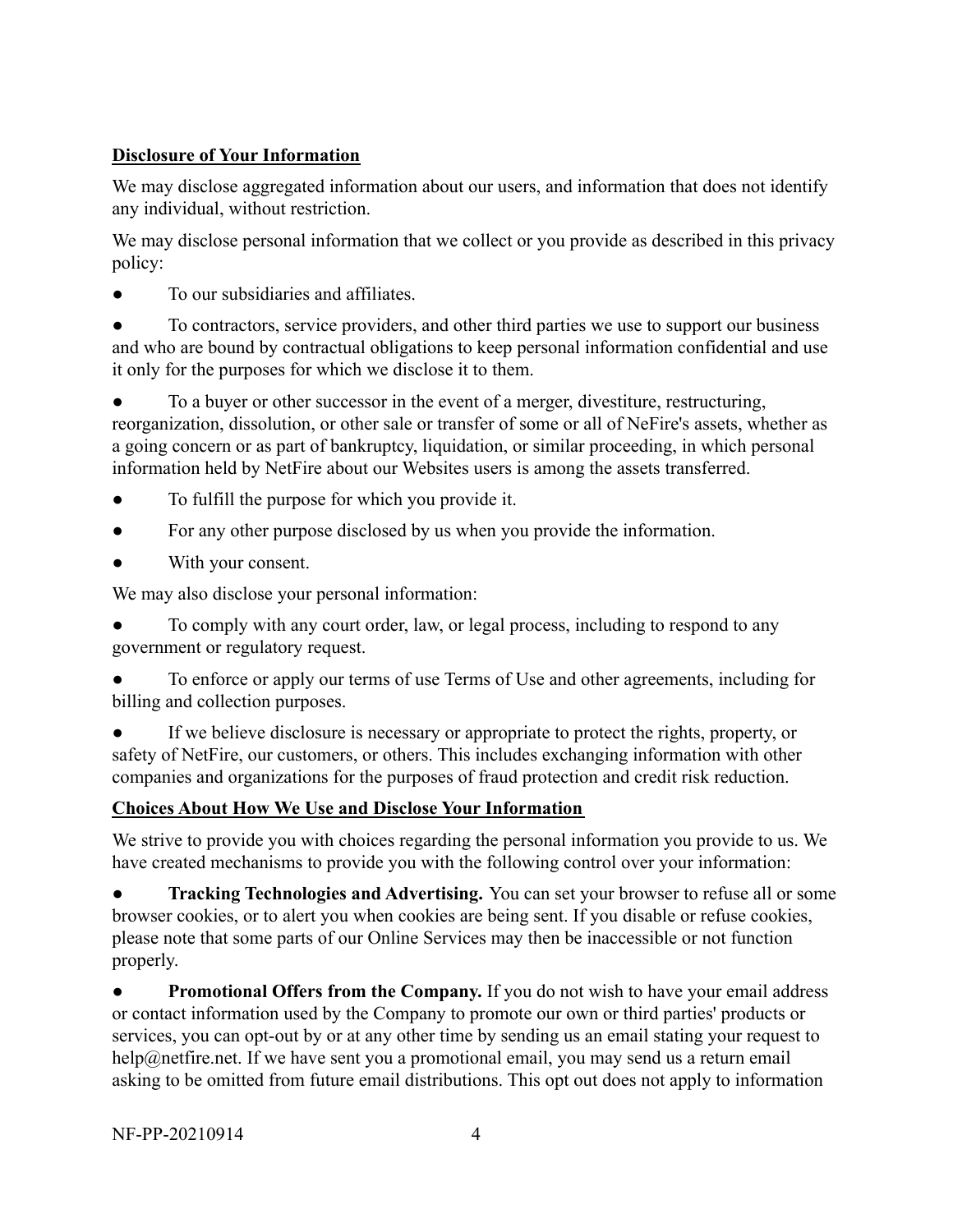provided to the Company as a result of a product purchase, warranty registration, product service experience or other transactions.

We do not control third parties' collection or use of your information to serve interest-based advertising. However these third parties may provide you with ways to choose not to have your information collected or used in this way. You can opt out of receiving targeted ads from members of the Network Advertising Initiative ("**NAI**") on the NAI's website.

California residents may have additional personal information rights and choices. Please see https://oag.ca.gov/privacy/ccpa for more information.

Nevada residents who wish to exercise their sale opt-out rights under Nevada Revised Statutes Chapter 603A may submit a request to this designated address: help@netfire.net. However, please know we do not currently sell data triggering that statute's opt-out requirements.

### **Accessing and Correcting Your Information**

You may also send us an email at help@netfire.net to request access to, correct or delete any personal information that you have provided to us. We cannot delete your personal information except by also deleting your user account. We may not accommodate a request to change information if we believe the change would violate any law or legal requirement or cause the information to be incorrect.

If you delete your User Contributions from the Websites, copies of your User Contributions may remain viewable in cached and archived pages, or might have been copied or stored by other users of the Websites. Proper access and use of information provided on the Websites, including User Contributions, is governed by our terms of use Terms of Use.

California residents may have additional personal information rights and choices. Please see https://oag.ca.gov/privacy/ccpa for more information.

### **Your California Privacy Rights**

If you are a California resident, California law may provide you with additional rights regarding our use of your personal information. To learn more about your California privacy rights, visit https://oag.ca.gov/privacy/ccpa.

### **Health Insurance Portability and Accountability Act of 1996**

The Health Insurance Portability and Accountability Act requires certain measures from entities who process and store electronic protected health information. If Company is in possession of any protected health information ("PHI") in the course of performing services on behalf of a covered entity (e.g., healthcare providers and health plans), Company will only disclose the PHI to an entity to help carry out its functions, not for its independent use or purposes. In connection with its services, Company has executed a Business Associate Agreement which specifies each party's responsibilities when it comes to PHI. To learn more about your protected health information and how its collected, you may contact us at help@netfire.net.